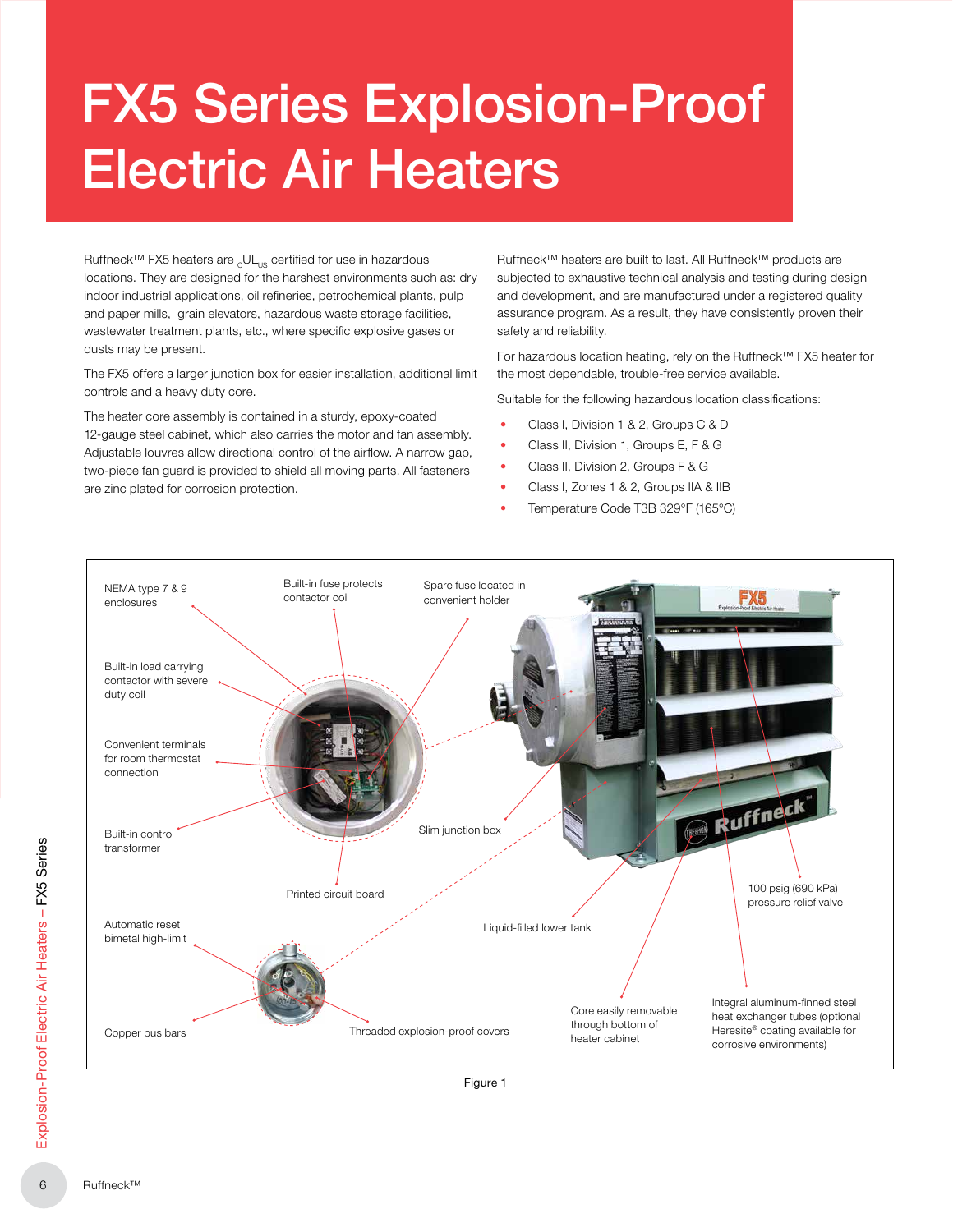| Nominal                   | Model            |         |              | Total       | <b>Optional Built-in</b> | Air Temperature Rise |             |         |
|---------------------------|------------------|---------|--------------|-------------|--------------------------|----------------------|-------------|---------|
| Wattage (kW)              |                  | Voltage | Phase        | Current (A) | <b>Disconnect Switch</b> | $\circ$ F            | $^{\circ}C$ | Btu/hr  |
|                           | FX5-208160-030   | 208     | $\mathbf{1}$ | 18.5        |                          |                      |             |         |
|                           | FX5-208360-030   | 208     | 3            | 10.6        |                          |                      |             |         |
|                           | FX5-240160-030   | 240     | $\mathbf{1}$ | 16.6        |                          |                      |             |         |
| $\ensuremath{\mathsf{3}}$ | FX5-240360-030   | 240     | 3            | 9.6         | DS <sub>5</sub>          | 19.0                 | 10.5        | 10,250  |
|                           | FX5-480160-030** | 480     | $\mathbf{1}$ | 7.1         |                          |                      |             |         |
|                           | FX5-480360-030   | 480     | 3            | 4.8         |                          |                      |             |         |
|                           | FX5-600360-030   | 600     | 3            | 3.6         |                          |                      |             |         |
|                           | FX5-208160-050   | 208     | $\mathbf{1}$ | 28.1        |                          |                      |             | 17,050  |
|                           | FX5-208360-050   | 208     | 3            | 16.2        |                          |                      |             |         |
|                           | FX5-240160-050   | 240     | $\mathbf{1}$ | 24.9        |                          |                      |             |         |
| 5                         | FX5-240360-050   | 240     | 3            | 14.4        | DS <sub>5</sub>          | 31.6                 | 17.6        |         |
|                           | FX5-480160-050** | 480     | $\mathbf{1}$ | 11.2        |                          |                      |             |         |
|                           | FX5-480360-050   | 480     | 3            | 7.2         |                          |                      |             |         |
|                           | FX5-600360-050   | 600     | 3            | 5.5         |                          |                      |             |         |
|                           | FX5-208160-075   | 208     | $\mathbf{1}$ | 40.2        |                          | 27.9                 | 15.5        | 25,600  |
|                           | FX5-208360-075   | 208     | 3            | 23.1        |                          |                      |             |         |
|                           | FX5-240160-075   | 240     | $\mathbf{1}$ | 35.4        | DS <sub>5</sub>          |                      |             |         |
| 7.5                       | FX5-240360-075   | 240     | 3            | 20.5        |                          |                      |             |         |
|                           | FX5-480160-075** | 480     | $\mathbf{1}$ | 16.4        |                          |                      |             |         |
|                           | FX5-480360-075   | 480     | 3            | 10.2        |                          |                      |             |         |
|                           | FX5-600360-075   | 600     | 3            | 7.9         |                          |                      |             |         |
|                           | FX5-208160-100** | 208     | $\mathbf{1}$ | 52.2        | Not Available            | 37.2                 | 20.6        | 34,100  |
|                           | FX5-208360-100   | 208     | 3            | 30.1        |                          |                      |             |         |
|                           | FX5-240160-100   | 240     | $\mathbf{1}$ | 45.8        |                          |                      |             |         |
| 10                        | FX5-240360-100   | 240     | 3            | 26.5        | DS <sub>5</sub>          |                      |             |         |
|                           | FX5-480160-100** | 480     | $\mathbf{1}$ | 21.6        |                          |                      |             |         |
|                           | FX5-480360-100   | 480     | 3            | 13.2        |                          |                      |             |         |
|                           | FX5-600360-100   | 600     | 3            | 10.3        |                          |                      |             |         |
|                           | FX5-208360-150   | 208     | 3            | 44          | Not Available            |                      |             |         |
|                           | FX5-240160-150*  | 240     | $\mathbf{1}$ | 66.6        |                          | 27.1                 |             |         |
|                           | FX5-240360-150   | 240     | 3            | 38.5        |                          |                      |             |         |
| 15                        | FX5-480160-150** | 480     | $\mathbf{1}$ | 32.1        | DS <sub>5</sub>          |                      | 15.1        | 51,200  |
|                           | FX5-480360-150   | 480     | 3            | 19.3        |                          |                      |             |         |
|                           | FX5-600360-150   | 600     | 3            | 15.2        |                          |                      |             |         |
|                           | FX5-480160-200** | 480     | $\mathbf{1}$ | 42.5        |                          |                      |             |         |
| 20                        | FX5-480360-200   | 480     | 3            | 25.3        | DS <sub>5</sub>          | 36.1                 | 20.1        | 68,250  |
|                           | FX5-600360-200   | 600     | 3            | 20          |                          |                      |             |         |
|                           | FX5-480360-250   | 480     | 3            | 31.3        | DS <sub>5</sub>          |                      |             |         |
| 25                        | FX5-600360-250   | 600     | 3            | 24.8        |                          | 22.0                 | 12.2        | 85,300  |
|                           | FX5-480360-300   | 480     | $\,$ 3 $\,$  | 37.3        |                          | 26.4                 | 14.6        | 102,350 |
| 30                        | FX5-600360-300   | 600     | 3            | 29.6        | DS <sub>5</sub>          |                      |             |         |
|                           | FX5-480360-350   | 480     | 3            | 43.3        |                          |                      |             |         |
| 35                        | FX5-600360-350   | 600     | 3            | 34.4        | DS <sub>5</sub>          | 30.7                 | 17.1        | 119,450 |

# Table 1 – Performance Data for 60 Hz FX5 - UL<sub>us</sub> Temperature Code T3B 328°F (165°C)

#### **Notes**

\* Exceeds the 48 amp circuit limit of NEC 424-22. DS5 not available for these units.

\*\*480 V: 1-phase units are certified for Class I, Div. 1, Group D and Class II, Div. 1 Groups F & G

- 1. Minimum conductor size for 86˚F (30˚C) ambient. Derate conductor for ambient temperature. Use minimum 194˚F (90˚C) insulation.
- 2. Heater is functioning normally if at rated voltage the amp draw is within 10% of the value in this table.
- 3. Operation at lower voltages will result in reduced heat output and amp draw.
- 4. Add "T" to model number when adding a built-in thermostat.
- 5. Add "D" to model number when adding a built‑in disconnect switch.

For installation and model coding, see page C10. Consult Terms & Conditions of Sale or FX5 Owner's Manual for warranty information.

- 6. Add "P" to model number when adding a built‑in pilot light.
- 7. Add "S" to model number when adding a 3-way switch.
- 8. Add "H" to model number for units with high "off" (deenergized) ambient temperatures.
- 9. Add "U" to model number for units with continuous fan option.
- 10. Add "A" to model number for units with stainless steel cabinet.
- 11. Add "L" to model number for units with pilot and 3-way switch or large box option.
- 12. Add "B" to model number for units with low ambient option (down to -58°F or -50°C).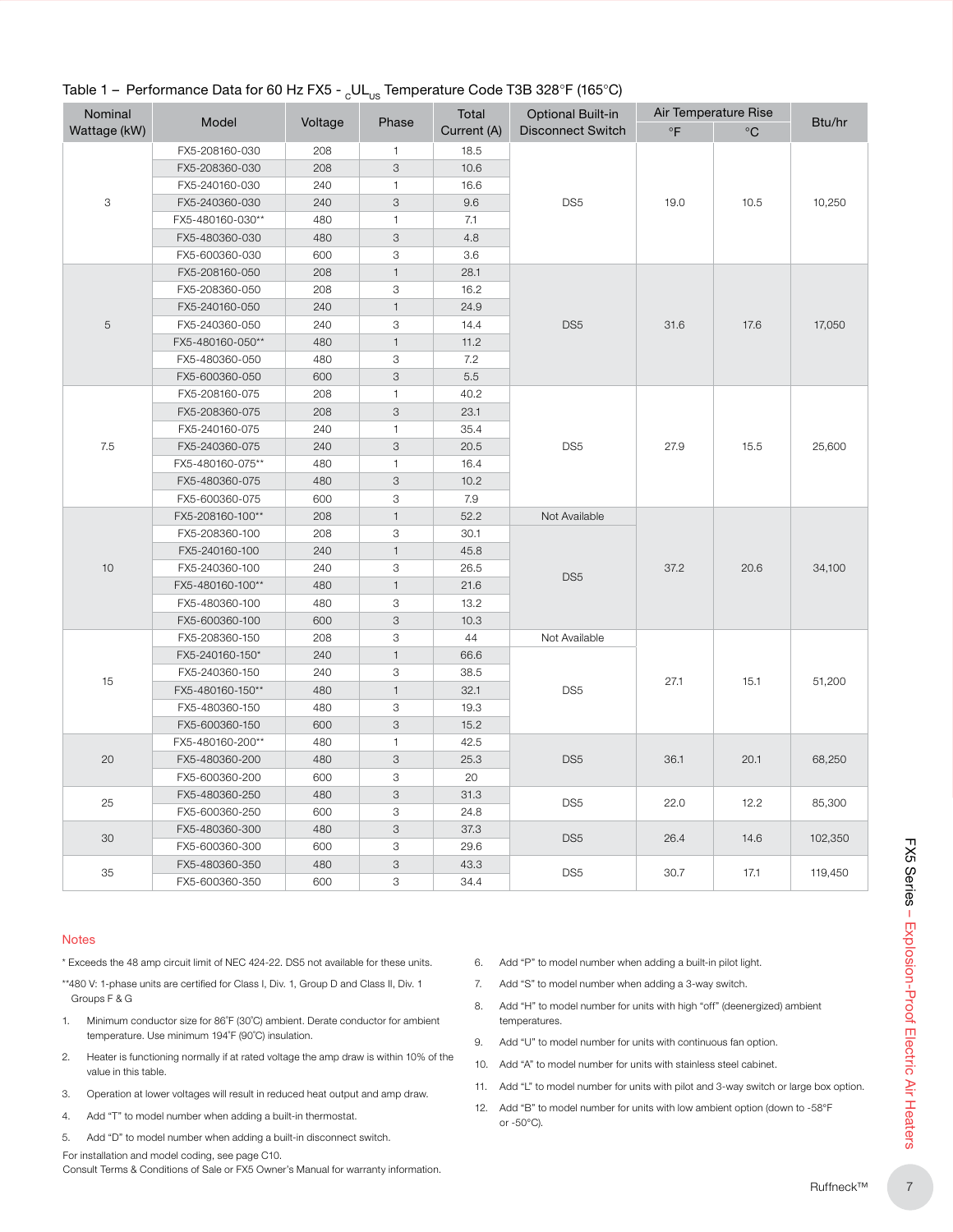| Nominal<br>Wattage<br>Model |                 | Voltage | Phase | <b>Total Current</b> | <b>Optional Built-in</b> | Air Temperature Rise |             | Btu/hr |  |
|-----------------------------|-----------------|---------|-------|----------------------|--------------------------|----------------------|-------------|--------|--|
| kW                          |                 |         |       | $\overline{A}$       | <b>Disconnect Switch</b> | $\circ$ F            | $^{\circ}C$ |        |  |
| 2.5                         | FX5-220150-025  |         |       | 16.1                 | DS <sub>5</sub>          | 19.7                 | 11          | 8,550  |  |
| 4.2                         | FX5-220150-042  |         |       | 23.8                 |                          | 33.2                 | 18.4        | 14,350 |  |
| 6.3                         | FX5-220150-063  | 220     | 1     | 33.3                 |                          | 28.5                 | 15.7        | 21,500 |  |
| 8.4                         | FX5-220150-084  |         |       | 42.9                 |                          | 37.8                 | 21.1        | 28,700 |  |
| 12.6                        | FX5-220150-126* |         |       | 62.0                 | Not Available            | 27.5                 | 15.2        | 43,000 |  |
| 2.8                         | FX5-230150-028  |         |       | 16.3                 | DS <sub>5</sub>          | 22.1                 | 12.3        | 9,550  |  |
| 4.6                         | FX5-230150-046  | 230     | 1     | 24.1                 |                          | 36.4                 | 20.2        | 16,000 |  |
| 6.9                         | FX5-230150-069  |         |       | 34.1                 |                          | 31.1                 | 17.2        | 23,550 |  |
| 13.8                        | FX5-230150-138* |         |       | 64.1                 | Not Available            | 30.1                 | 16.6        | 47,100 |  |
| 2.5                         | FX5-380350-025  |         | 3     | 4.9                  | DS <sub>5</sub>          | 19.7                 | 11          | 8,550  |  |
| 4.2                         | FX5-380350-042  |         |       | 7.5                  |                          | 33.2                 | 18.4        | 14,350 |  |
| 6.3                         | FX5-380350-063  |         |       | 10.7                 |                          | 28.5                 | 15.7        | 21,500 |  |
| 8.4                         | FX5-380350-084  | 380     |       | 13.9                 |                          | 37.8                 | 21.1        | 28,700 |  |
| 12.5                        | FX5-380350-125  |         |       | 20.1                 |                          | 27.2                 | 15.1        | 42,700 |  |
| 20.9                        | FX5-380350-209  |         |       | 32.9                 |                          | 22                   | 12.1        | 71,350 |  |
| 2.8                         | FX5-400350-028  |         |       | 5.1                  | DS <sub>5</sub>          | 22.1                 | 12.3        | 9,550  |  |
| 4.6                         | FX5-400350-046  |         |       | 7.7                  |                          | 36.4                 | 20.2        | 15,700 |  |
| 6.9                         | FX5-400350-069  |         |       | 11.1                 |                          | 31.1                 | 17.2        | 23,550 |  |
| 9.3                         | FX5-400350-093  | 400     | 3     | 14.5                 |                          | 42                   | 23.2        | 31,750 |  |
| 13.9                        | FX5-400350-139  |         |       | 21.1                 |                          | 30.2                 | 16.7        | 74,450 |  |
| 18.5                        | FX5-400350-185  |         |       | 27.8                 |                          | 40.2                 | 22.3        | 63,150 |  |
| 23.1                        | FX5-400350-231  |         |       | 34.5                 |                          | 24.2                 | 13.5        | 78,850 |  |
| 3.7                         | FX5-415350-037  |         |       | 6.4                  |                          | 29.3                 | 16.3        | 12,650 |  |
| 7.5                         | FX5-415350-075  | 415     |       | 11.6                 |                          | 33.8                 | 18.7        | 25,600 |  |
| 14.9                        | FX5-415350-149  |         | 3     | 22.0                 | DS <sub>5</sub>          | 32.5                 | 18.1        | 50,850 |  |
| 22.4                        | FX5-415350-224  |         |       | 32.4                 |                          | 23.5                 | 13.1        | 76,450 |  |
| 4.2                         | FX5-440350-042  |         |       | 6.7                  |                          | 33.2                 | 18.4        | 14,350 |  |
| 8.4                         | FX5-440350-084  | 440     | 3     | 12.2                 | DS <sub>5</sub>          | 37.8                 | 21.1        | 28,700 |  |
| 16.8                        | FX5-440350-168  |         |       | 23.3                 |                          | 36.5                 | 20.3        | 57,350 |  |
| 20.9                        | FX5-440350-209  |         |       | 28.7                 |                          | 22.1                 | 12.2        | 71,350 |  |

### Table 2 – Performance Data for 50 Hz FX5 - Class I, Division 1 & 2, Groups C & D; Class II, Division 1, Groups E, F & G; Class II, Division 2, Groups F & G; Class I, Zones 1 & 2, Groups IIA & IIB. Temperature Code T3B 329°F (165°C)

#### Notes

\* Exceeds the 48 amp circuit limit of NEC 424-22. DS5 not available for these units.

\*\*480 V: 1-phase units are certified for Class I, Div. 1, Group D and Class II, Div. 1 Groups F & G

- 1. Minimum conductor size for 86˚F (30˚C) ambient. Derate conductor for ambient temperature. Use minimum 194˚F (90˚C) insulation.
- 2. Heater is functioning normally if at rated voltage the amp draw is within 10% of the value in this table.
- 3. Operation at lower voltages will result in reduced heat output and amp draw.
- 4. Add "T" to model number when adding a built-in thermostat.
- 5. Add "D" to model number when adding a built‑in disconnect switch.

# Installation Conditions

- The FX5 Series Electric Air Heaters are for dry indoor use only. Do not immerse in water. Do not store or use in areas exposed to rain or snow.
- The FX5 heaters are to be used only in atmospheres having an ignition temperature higher than 329°F (165°C).
- Altitude restrictions apply, see General Specifications, page 11
- 6. Add "P" to model number when adding a built-in pilot light.
- 7. Add "S" to model number when adding a 3-way switch.
- 8. Add "H" to model number for units with high "off" (deenergized) ambient temperatures.
- 9. Add "U" to model number for units with continuous fan option.
- 10. Add "A" to model number for units with stainless steel cabinet.
- 11. Add "L" to model number for units with pilot and 3-way switch or large box option.
- 12. Add "B" to model number for units with low ambient option (down to -58°F or -50°C).
- Heaters should be connected to a fixed power supply and must be permanently mounted in a level, upright position during operation.
- Read and be aware of the terms of our Warranty located in the owner's manual.
- Refer to Owner's Manual.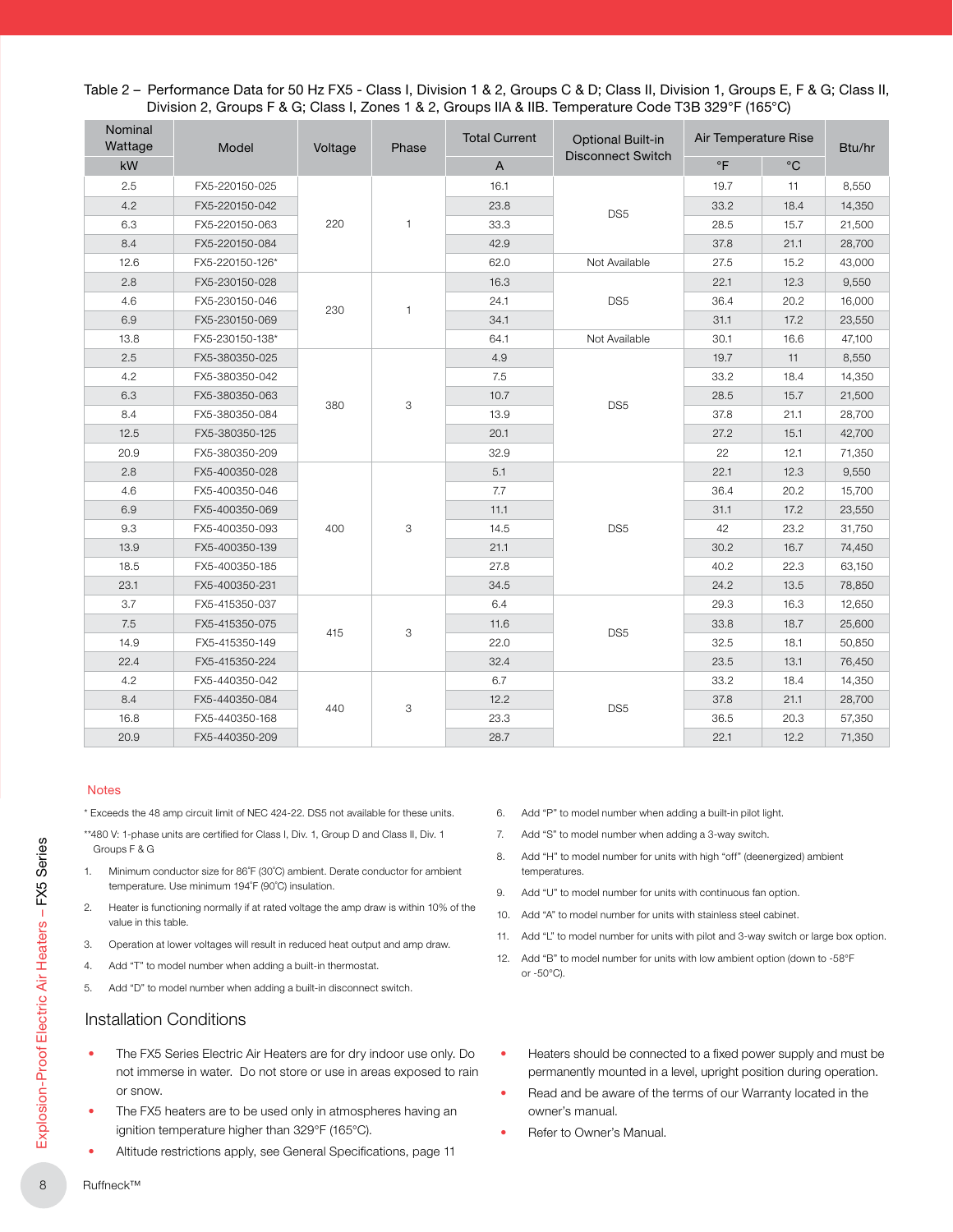# Table 3 – Specifications for 50 Hz FX5\*

|                                                             |                             |                | Nominal kW     |           |           |       |             |             |        |       |  |
|-------------------------------------------------------------|-----------------------------|----------------|----------------|-----------|-----------|-------|-------------|-------------|--------|-------|--|
|                                                             |                             |                | 2.5            | 3.7 & 4.6 | 6.3 & 7.5 | 8.4   | 12.5 & 12.6 | 14.9 & 16.7 | 20.9   | 22.4  |  |
| Maximum                                                     | ft                          |                | 12,000         | 8,000     | 10,000    | 7,000 | 10,000      | 7,000       | 10,000 | 7,000 |  |
| Altitude                                                    | m                           |                | 3,658          | 2,438     | 3,048     | 2,134 | 3,048       | 2,134       | 3,048  | 2,134 |  |
| Air Flow                                                    | @ 70°F (CFM)                |                |                | 400       | 700       |       | 1.450       |             | 3.000  |       |  |
|                                                             | @ 21°C (m <sup>3</sup> /hr) |                | 679            |           | 1,189     |       |             | 2,463       |        | 5,096 |  |
| <b>Horizontal Air</b>                                       | ft                          |                | 13             |           | 25        |       | 35          | 60          |        |       |  |
| Throw                                                       | m                           |                | 4.0            |           | 7.6       |       |             | 10.7        | 18.2   |       |  |
| Maximum<br><b>Mounting Height</b>                           | ft                          |                | $\overline{7}$ |           |           | 10    |             |             | 20     |       |  |
| (to underside)                                              | m                           |                | 2.1            |           | 3.0       |       |             |             | 6.1    |       |  |
| <b>Minimum</b><br><b>Motor Power</b><br><b>Fan Diameter</b> | HP                          |                | 1/2            |           |           |       |             |             |        |       |  |
|                                                             | kW                          |                | 0.373          |           |           |       |             |             |        |       |  |
|                                                             | in                          |                | 12             |           |           |       | 16          |             | 20     |       |  |
|                                                             | mm                          |                | 305            |           |           |       |             | 406         | 508    |       |  |
|                                                             | without DS5                 | $\mathsf{lbs}$ |                | 148       |           |       | 177         |             | 212    |       |  |
| Net Weight                                                  |                             | kg             | 67.1           |           |           |       | 80.2        |             | 96.2   |       |  |
|                                                             | with DS5                    | Ibs            | 160            |           |           |       | 189         |             | 224    |       |  |
|                                                             |                             | kg             | 82.5           |           |           |       | 95.6        |             | 101.6  |       |  |
|                                                             | without DS5                 | Ibs            | 202            |           |           |       | 227         |             | 263    |       |  |
| Shipping                                                    |                             | kg             | 91.6           |           |           |       | 202.9       |             | 119.3  |       |  |
| Weight                                                      | with DS5                    | Ibs            |                | 214       |           |       | 239         |             | 275    |       |  |
|                                                             |                             | kg             |                | 97        |           |       |             | 108.3       |        | 124.7 |  |

## Table 4 – Specifications for 60 Hz FX5\*

| ft<br>m<br>@ 70°F (CFM)<br>@ 21°C (m <sup>3</sup> /hr)<br>ft<br>m<br>ft<br>m<br>HP<br>kW |     | 3<br>12,000<br>3,658 | $5\phantom{.0}$<br>8,000<br>2,438<br>500<br>850<br>15<br>4.6<br>$\overline{7}$ | 7.5<br>10,000<br>3,048<br>850<br>1444<br>30<br>9.1                          | 10<br>7,000<br>2,134 | 15<br>10,000<br>3,048 | 20<br>7,000<br>2,134<br>1750<br>2973<br>40<br>12.2 | 25<br>10,000<br>3,048                                                                                                         | 30<br>7,000<br>2,134<br>3600<br>6116<br>70 | 35<br>6,000<br>1,829 |  |  |
|------------------------------------------------------------------------------------------|-----|----------------------|--------------------------------------------------------------------------------|-----------------------------------------------------------------------------|----------------------|-----------------------|----------------------------------------------------|-------------------------------------------------------------------------------------------------------------------------------|--------------------------------------------|----------------------|--|--|
|                                                                                          |     |                      |                                                                                |                                                                             |                      |                       |                                                    |                                                                                                                               |                                            |                      |  |  |
|                                                                                          |     |                      |                                                                                |                                                                             |                      |                       |                                                    |                                                                                                                               |                                            |                      |  |  |
|                                                                                          |     |                      |                                                                                |                                                                             |                      |                       |                                                    |                                                                                                                               |                                            |                      |  |  |
|                                                                                          |     |                      |                                                                                |                                                                             |                      |                       |                                                    |                                                                                                                               |                                            |                      |  |  |
|                                                                                          |     |                      |                                                                                |                                                                             |                      |                       |                                                    |                                                                                                                               |                                            |                      |  |  |
|                                                                                          |     |                      |                                                                                |                                                                             |                      |                       |                                                    |                                                                                                                               |                                            |                      |  |  |
|                                                                                          |     |                      |                                                                                |                                                                             |                      |                       |                                                    |                                                                                                                               |                                            | 21.3                 |  |  |
|                                                                                          |     |                      |                                                                                |                                                                             |                      | 10                    |                                                    | 20                                                                                                                            |                                            |                      |  |  |
|                                                                                          |     |                      |                                                                                | 2.1<br>3.0                                                                  |                      |                       |                                                    |                                                                                                                               |                                            | 6.1                  |  |  |
|                                                                                          |     |                      | 1/2                                                                            |                                                                             |                      |                       |                                                    |                                                                                                                               |                                            |                      |  |  |
|                                                                                          |     | 0.373                |                                                                                |                                                                             |                      |                       |                                                    |                                                                                                                               |                                            |                      |  |  |
|                                                                                          | in  |                      | 12                                                                             |                                                                             |                      |                       | 16                                                 |                                                                                                                               | 20                                         |                      |  |  |
| mm                                                                                       |     | 305                  |                                                                                |                                                                             |                      | 406                   |                                                    | 508                                                                                                                           |                                            |                      |  |  |
| without                                                                                  | Ibs | 148                  |                                                                                |                                                                             |                      |                       | 177                                                |                                                                                                                               | 212                                        |                      |  |  |
| DS <sub>5</sub>                                                                          | kg  | 67.1                 |                                                                                |                                                                             |                      | 80.2                  |                                                    | 96.2                                                                                                                          |                                            |                      |  |  |
| with DS5                                                                                 | Ibs | 160                  |                                                                                |                                                                             |                      | 189                   |                                                    | 224                                                                                                                           |                                            |                      |  |  |
|                                                                                          | kg  | 82.5                 |                                                                                |                                                                             |                      |                       | 95.6                                               |                                                                                                                               | 101.6                                      |                      |  |  |
| without                                                                                  | Ibs |                      |                                                                                |                                                                             |                      |                       |                                                    |                                                                                                                               | 263                                        |                      |  |  |
| DS <sub>5</sub>                                                                          | kg  | 91.6                 |                                                                                |                                                                             | 103.9                |                       | 119.3                                              |                                                                                                                               |                                            |                      |  |  |
| with DS5                                                                                 | Ibs | 214                  |                                                                                |                                                                             |                      |                       | 239<br>275                                         |                                                                                                                               |                                            |                      |  |  |
|                                                                                          | kg  | 97                   |                                                                                |                                                                             |                      |                       | 108.3<br>124.7                                     |                                                                                                                               |                                            |                      |  |  |
|                                                                                          |     |                      |                                                                                |                                                                             |                      |                       |                                                    |                                                                                                                               |                                            |                      |  |  |
|                                                                                          |     |                      |                                                                                | Manufacturer reserves the right to replace motors with suitable alternates. | 202                  |                       |                                                    | 227<br>*For specifications common to all FX5 models, see General Specifications, page 11. Weights are an approximate maximum. |                                            |                      |  |  |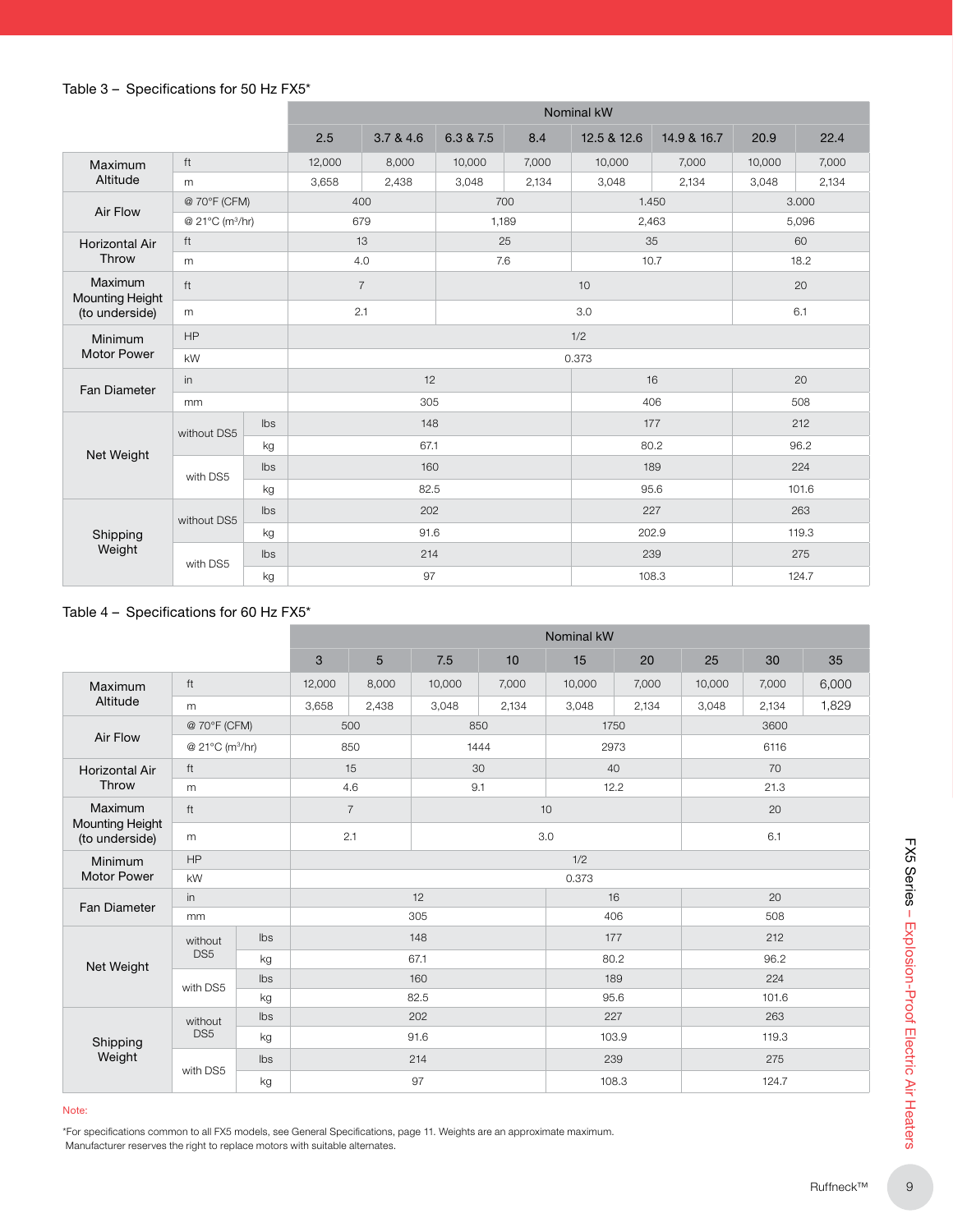

Dimensional Tolerances  $\pm 1/8$ " [ $\pm 3$  mm] Unless otherwise specified.

| DIM. | kW  | $2.5 - 10$  | $12.5 - 20$ | $20.9 - 35$    | DIM.<br>TOL.<br>土 |
|------|-----|-------------|-------------|----------------|-------------------|
| A    | in. | 7           | 7           | $\overline{7}$ | 1/8               |
|      | mm  | 178         | 178         | 178            | 3                 |
| B    | in. | $18 - 3/16$ | $22 - 5/16$ | $26 - 1/4$     | 1/8               |
|      | mm  | 462         | 566         | 667            | 3                 |
| Ċ    | in. | 27          | 31          | 35             | 3/16              |
|      | mm  | 686         | 787         | 889            | 4                 |
| D    | in. | 19          | 23          | 27             | 1/8               |
|      | mm  | 484         | 586         | 688            | 3                 |
| E    | in. | $19 - 7/16$ | 23-7/16     | $27 - 7/16$    | 3/8               |
|      | mm  | 492         | 596         | 697            | 10                |
|      | in. | $17 - 1/2$  | $19 - 1/2$  | $21 - 13/16$   | 5/16              |
| F    | mm  | 444         | 495         | 554            | 8                 |
| G    | in. | $24 - 5/8$  | $28 - 5/8$  | $32 - 5/8$     | 3/16              |
|      | mm  | 625         | 727         | 828            | 4                 |





Figure 2